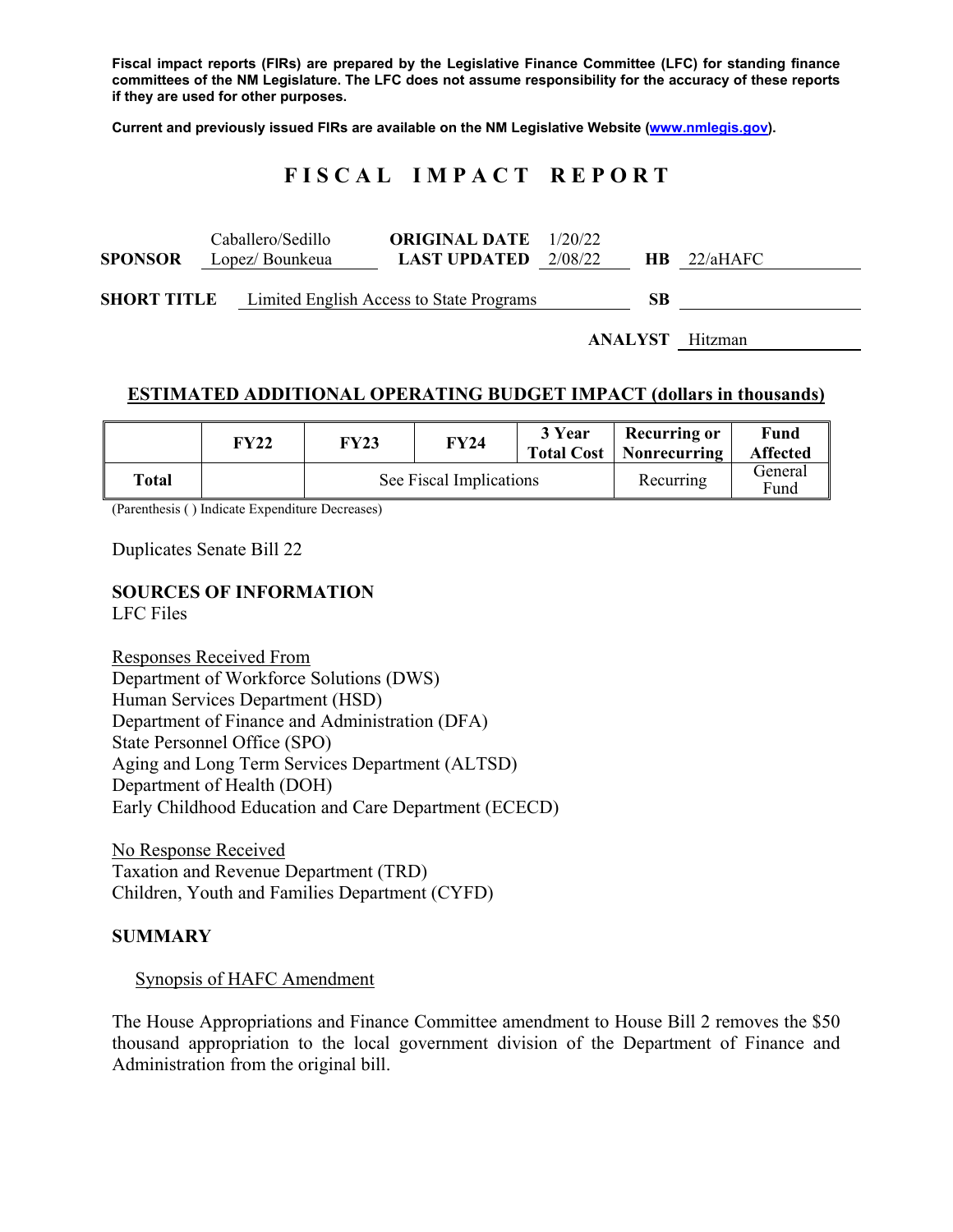### **House Bill 22/aHAFC – Page 2**

### Synopsis of Bill

House Bill 22 amends the "Executive Reorganization Act," Section 9-1-5 NMSA 1978, relating to executive agency secretary duties and general powers, requiring state department secretaries to develop and implement departmental language access plans to ensure individuals with limited English proficiency can access state programs.

The effective date of this bill is July 1, 2022.

## **FISCAL IMPLICATIONS**

DFA notes the costs of implementing ongoing activities will vary by agency and, currently, federal funding to programs operated by Department of Health (DOH) and Human Services Department (HSD) already direct spending for multilingual outreach. DFA notes a potential budget impact of \$25 thousand to \$42 thousand from the general fund annually in FY24 for implementation of the bill.

Budget impact will be greater for smaller agencies who will need to redirect operating funds to meet the provisions of this bill, including the requirement to hire translation and interpreter services. Larger agencies may be able to absorb the cost of conducting needs assessments and developing a plan but the bill does not provide additional funding to purchase the required services or to hire the needed bilingual staff at each individual agency.

As written, Department of Workforce Solutions (DWS) and Aging and Long Term Services Department (ALTSD) note that it is unclear if DFA will help to fund other agency language access plans or if each agency must develop its own plan using its own funds. Additional funding may be needed to develop and implement the plans depending on the language needs of the constituency or the administrative capacities of each state executive agency.

Agencies noted additional operating budget impact related to the administrative capacity needed to implement the provisions in HB 22. For instance, HSD notes the need for an estimated 0.5 FTE to meet the provisions of the bill at a cost of \$40,700 or \$20,400 from general fund revenues per year. DOH estimates the need for a full-time equivalent employee, estimating a total three year cost of \$1.4 million, including \$624 thousand to meet the bill's requirement for competitive salaries for multilingual staff by providing a \$1-an-hour salary differential for approximately 300 frontline staff at DOH. Finally, Early Childhood Education and Care Department (ECECD) noted the need for additional personnel costs for implementing the bill, totaling \$88.7 thousand per year for one additional FTE.

## **SIGNIFICANT ISSUES**

While the bill requires the DFA secretary to implement language access plans for state programs, which should help improve uptake of state programs for those with limited English proficiency, the bill does not specify what programs are to be included in the implementation of the language access plans, what languages should be addressed, nor does it define a "state program" or "meaningful access." The bill also does not specify if federal programs are included.

Some agencies report that they have existing language access plans, and it is unclear whether these plans would serve the purpose of this bill or if new plans must be developed. HSD for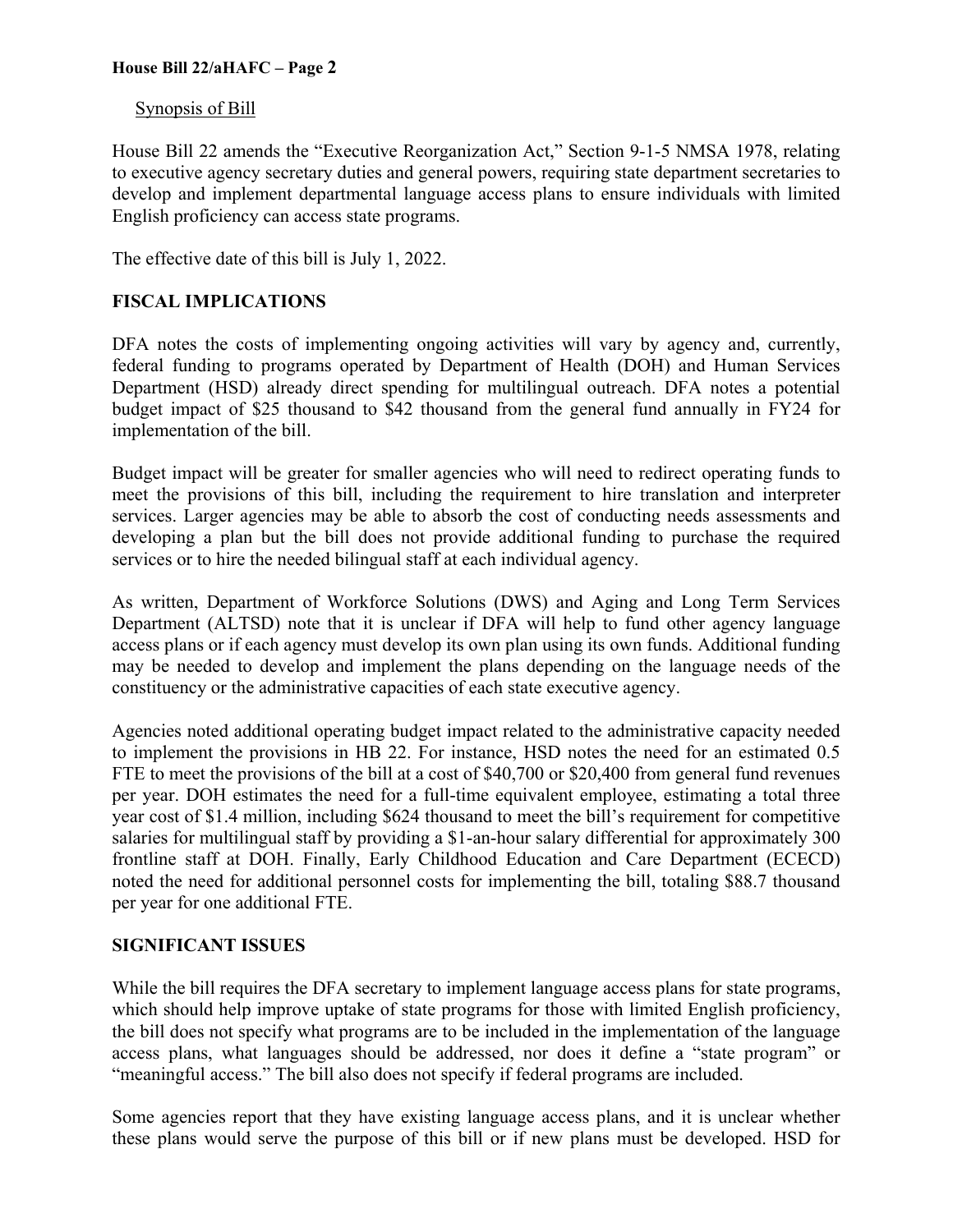### **House Bill 22/aHAFC – Page 3**

instance currently has to abide by federal requirements for funding received from the federal government that already require the agency to provide "meaningful" access to programs administered by the department. HSD also notes current requirements for providing access regardless of English language status outlined in Executive Order 13166, Title VI of the Civil Rights Act of 1964, and Section 1557 of the Affordable Care Act (Section 1557).

#### **PERFORMANCE IMPLICATIONS**

HB22 could improve access to those with limited English proficiency by ensuring access to state programs, improving the performance of agencies with such programs. Individuals with low English proficiency, as noted by DOH, can experience diminished access to health care, including obtaining preventive and primary care services or even health insurance coverage. Providing access in other languages may improve outcomes related to the social determinants of health if the provisions in HB22 result in increased uptake of state programs.

### **ADMINISTRATIVE IMPLICATIONS**

Ensuring that language access plans for all state executive agencies meet the provisions in HB22 may be difficult and could require additional administrative workload in order to develop, implement, and report on progress of such plans. Additional FTE may be required in the participating agencies, as noted in the fiscal implications section.

Additionally, HB22 requires an annual public assessment of the needs of the limited English proficiency population but does not provide guidance as to how this assessment will be completed, who is responsible for completing the assessment, or what specific information should be included within the assessment.

## **CONFLICT, DUPLICATION, COMPANIONSHIP, RELATIONSHIP**

This bill duplicates Senate Bill 22.

## **TECHNICAL ISSUES**

According to State Personnel Office (SPO), "creating a multilingual [multiple component of pay] or pay differential will require a change to the State Personnel Board Rules." Salary structures will also have to be revisited to ensure implementation of this differential. For instance, because multilingual employees receive a \$0.20 pay differential at HSD, the agency would need to work with SPO to create a competitive salary structure for the additional multilingual employees needed to meet requirement of HB22.

## **WHAT WILL BE THE CONSEQUENCES OF NOT ENACTING THIS BILL**

Without enactment of HB22, agencies with existing language access plans will continue to utilize them when implementing state programs but these plans will not be centralized in one place or monitored with any annual reporting requirements or review processes.

#### **POSSIBLE QUESTIONS**

Will this bill require a language access plan improving access to state programs for every person,